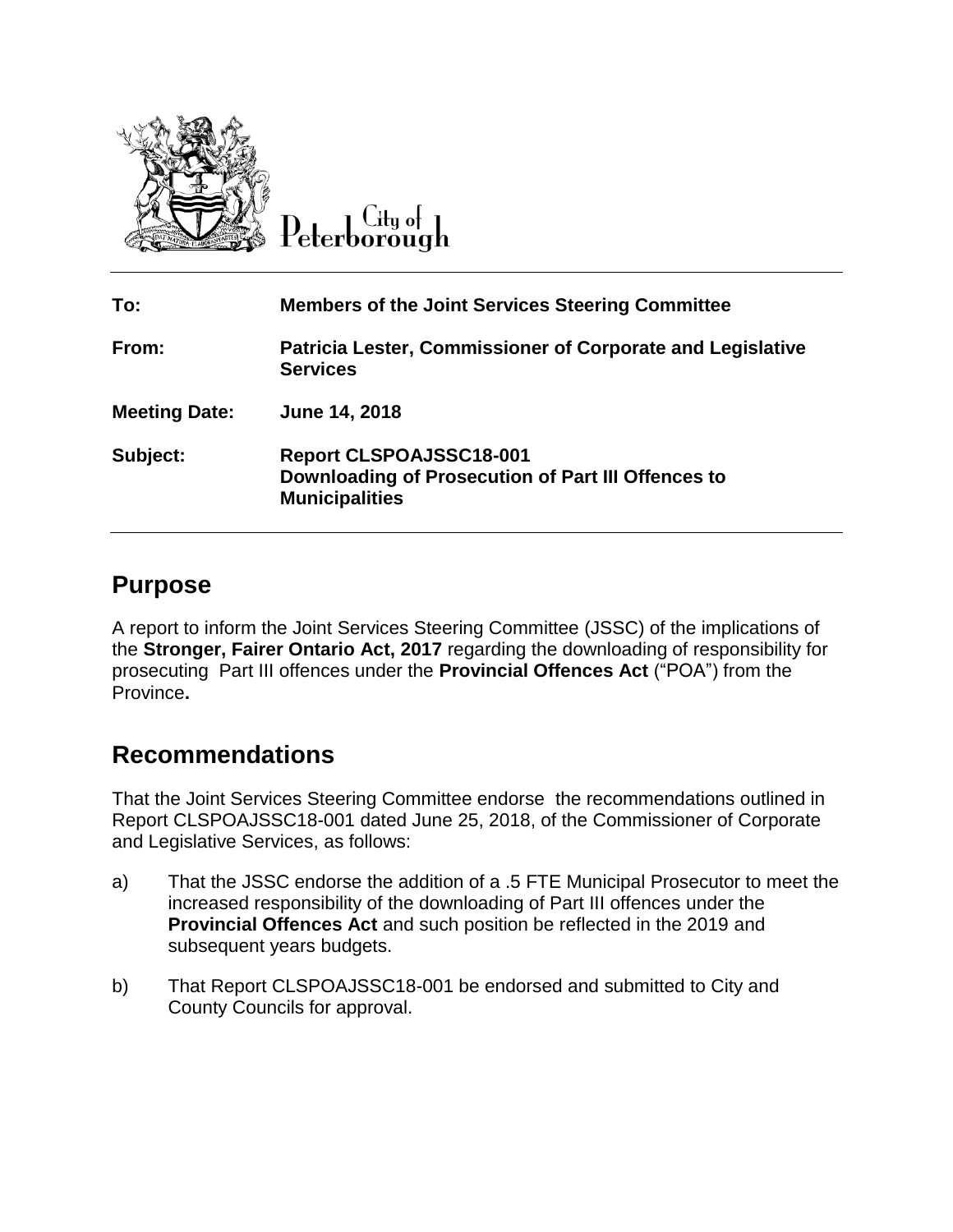# **Budget and Financial Implications**

Presently, all POA prosecutions for Part I and Part II are undertaken by 1.5 FTE's (Full Time Equivalent). As a result of the increased number of Part III prosecutions, an additional .5 FTE is required, resulting in 2.0 FTE Municipal Prosecutor positions.

As Staff is not aware of when the actual download will occur, approval of Recommendation (a) will provide Staff the approval now for the .5 FTE and the funds will be included in the 2019 budget. The impact in 2019 will be \$55,698. salary including benefits. This cost is shared with the County of Peterborough.

However, because payments to the Ministry of the Attorney General ("MAG") for a Provincial Prosecutor will cease upon downloading, a savings of approximately \$16,000. will offset the additional cost.

# **Background**

### **Downloading 2000**

In 2000 the City, on behalf of the County of Peterborough and City of Peterborough, became the Court Services Operator for offences committed under the POA. This arrangement was formalized in an Inter-Municipal Service Agreement between the parties and was a requirement of the Attorney General to the execution of a Memorandum of Understanding ("MOU") between the City as the Municipal Partner and the Attorney General.

The MOU authorized the City to perform all court administration and court support functions under the POA and prosecutions of matters commenced under Parts I and II of the POA. The prosecution of Part III offences remained the Province's responsibility.

In addition the City executed a Local Side Agreement with the Attorney General that reflected certain terms and conditions that were specific to a Court Service Area, one of the terms being that the expenditures for Part III prosecutions incurred by MAG were to be paid by the City.

The City is contractually obligated to provide all facilities, services and amenities within provincial policy and a legislated framework including on-going audit requirements. The cost of providing this service is paid out of the gross fine revenues from POA charges. The sharing of revenues between the City and County is based upon a weighted assessment formula.

Part III offences are currently prosecuted by the Attorney General's Criminal Law Division and are more serious offences that must be brought before a justice for resolution.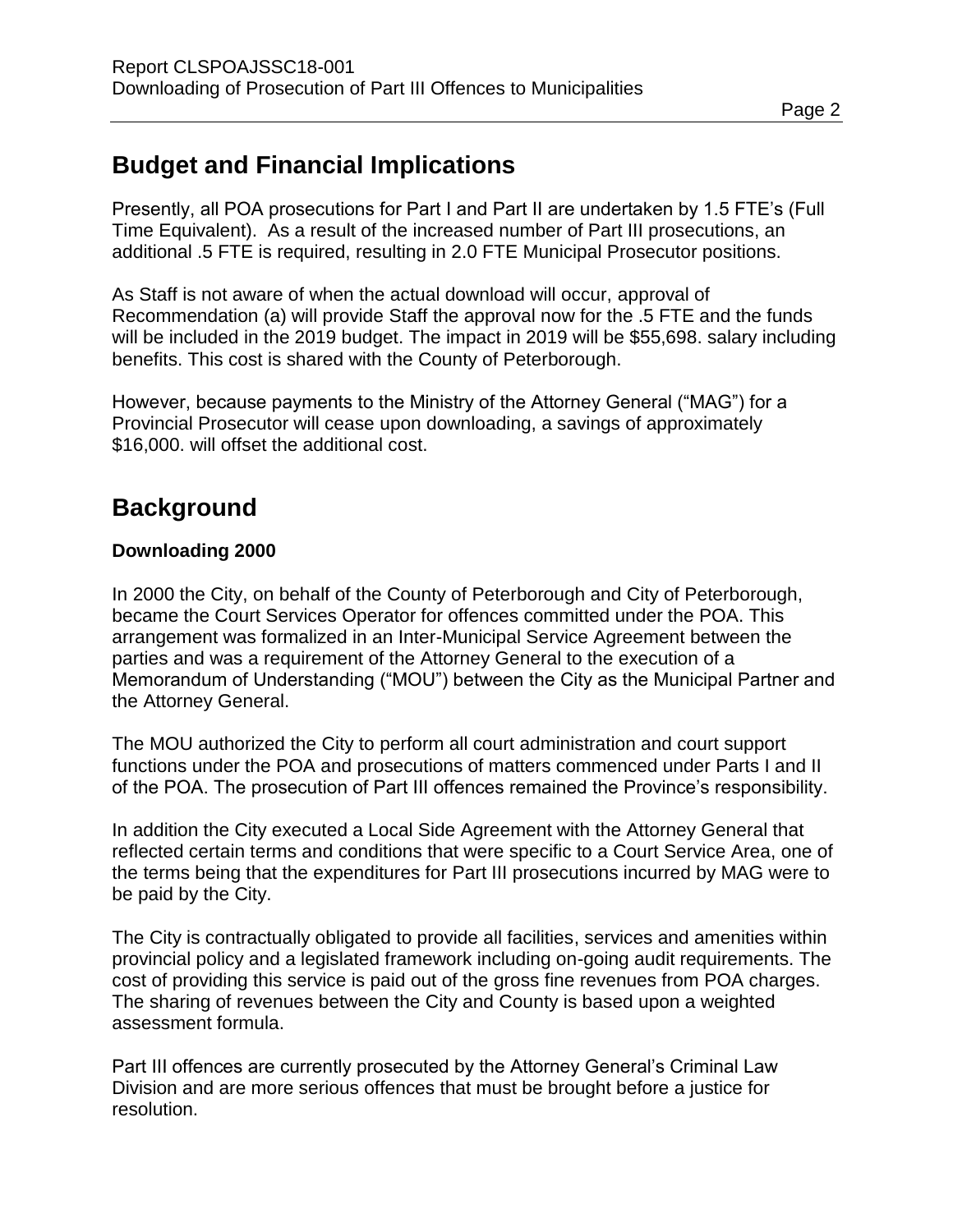Part III offences cannot be resolved through the payment of a set fine and are offences that demand higher penalties (e.g. offences under the **Environmental Protection Act** that carry potential fines of up to \$50,000 on a first conviction).

Certain Part III offences authorize the issuance of arrest warrants and certain sentencing powers, such as probation orders or imprisonment.

### **Bill 177 - Stronger, Fairer Ontario Act, 2017 (the "Act")**

Schedule 35 of the Act which received Royal Assent in December 2017, makes amendments to the POA, one being that Municipal Prosecutors will be mandated to prosecute Part III offences. The types of offences that will be transferred include but are not limited to certain offences under the:

- **Highway Traffic Act** (e.g. drive while license suspended);
- **Compulsory Automobile Insurance Act** (e.g. drive no insurance);
- **Liquor Licence Act** (e.g. sell alcohol without license, selling liquor to an intoxicated person); and
- **Ontario Society for the Prevention of Cruelty to Animals Act.**

In addition, the Municipal Prosecutor will be able to prosecute federal offences falling under the **Contraventions Act (Canada).** Examples of federal offences are those brought under the **Canada Shipping Act**, the **Canada Wildlife Act** and **the Canada Marine Act**.

The Ministry's seconded legal services will continue to prosecute specialized cases, for example, those enforced by the Ministry of Labour, Environment and Transportation.

The Ministry will continue to prosecute certain Part III POA cases, including those in which a criminal charge is also laid, and charges involving Ontario's Sex Offender Registry.

Further, Part III POA cases involving a fatality, that do not also have a criminal charge laid, will be vetted by a Crown Attorney on a case-by-case basis to determine whether the Crown's Office or the municipal partner will prosecute.

Cases that involve a fatality that involve both a criminal charge and a Part III POA charge will continue to be prosecuted by Crown Attorneys.

It is anticipated that the transfer of responsibility will occur over a 2 year period with all transfers occurring by the end of 2019.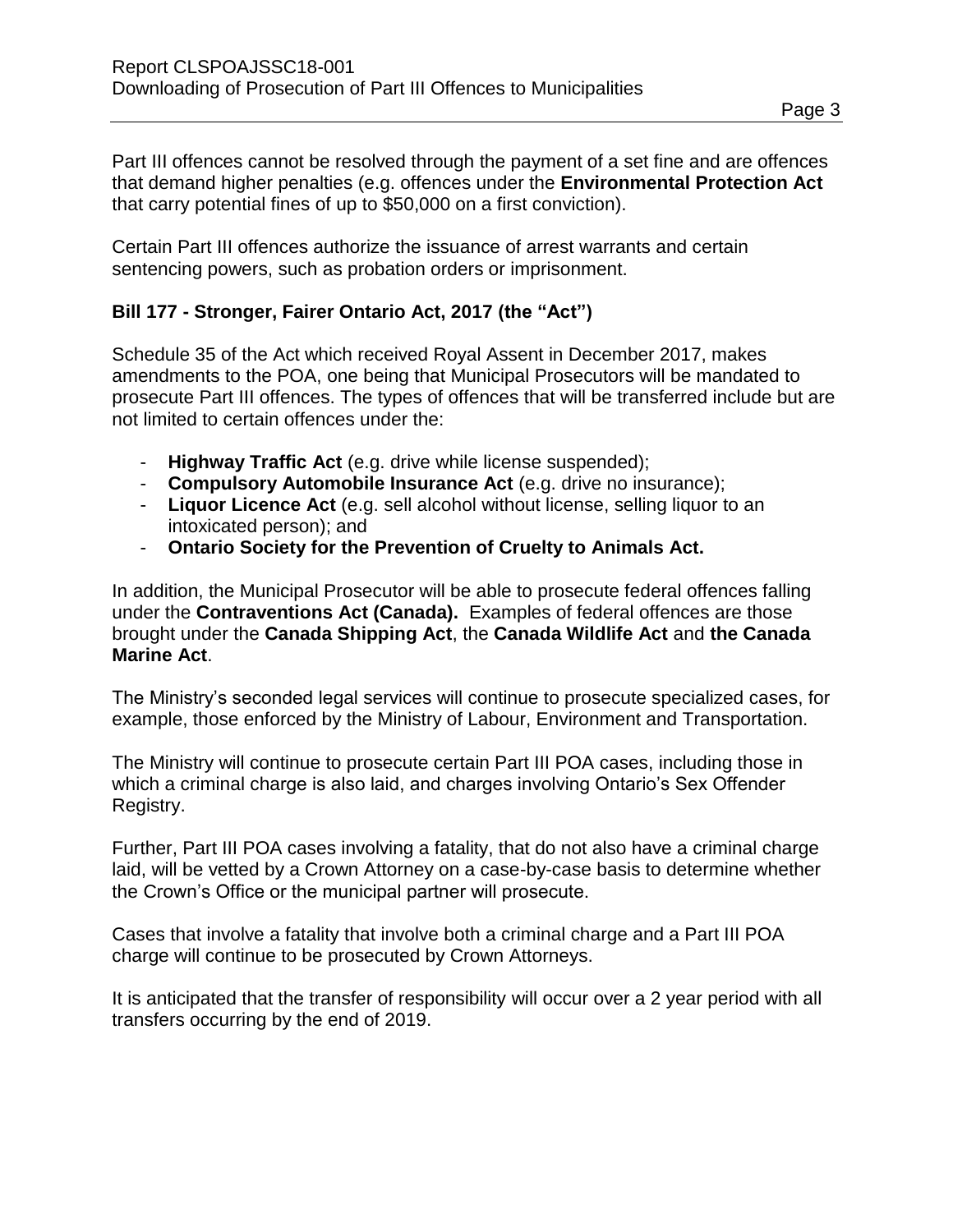#### **Memorandum of Understanding**

Staff understands that one master MOU will be presented to all municipalities which will contain contractual obligations, however to-date no such documentation has been provided. We also understand that the regional Crowns will be able to negotiate the specific terms with each municipality. The current MOU contains terms regarding amendments to the MOU and a dispute resolution process.

In addition, issues of mutual concern with the downloading are being discussed among the various Municipal Partners, such as who will prosecute the new **Cannabis Act, 2017** offences and service levels of judicial resources.

#### **Peterborough's Readiness**

Staff have been aware of the proposed downloading for approximately 2-years through their respective professional organizations such as the Prosecutors' Association of Ontario and Municipal Court Managers Association of Ontario.

Staff were contacted by the Crown Attorney earlier this year to discuss the process of transfer and local planning in detail. Staff have indicated that once they've had the opportunity to review and discuss the MOU with the Attorney General and legal documentation is in place, prosecutions of Part III offences may commence. In addition, the Municipal Prosecutors have received training on the prosecution of Part III offences. The legislation provides for a transition period of 60-days.

Presently, POA prosecutions of Part I and II are undertaken 3 days a week with appeals 1 day a week. There are 2 tiers in any given day at 9:00 a.m. and 1:30 p.m. Depending on whether they are trial or resolution days, each tier may contain 25 to 60 matters.

Part III prosecutions (including appeals) at present, are undertaken at least one day a week, depending on the number of weeks in any given month and there are 3 tiers, at 9:00 a.m., 10:30 a.m. and 1:30 p.m. Depending on whether they are trial or resolution days, each tier may contain 50 to 150 matters.

Staff have reviewed the number and complexity of Part III offences and have determined that there is the necessity to have 2 FTE's to meet the additional requirements. As such, Staff recommend that the part-time Municipal Prosecutor be increased to full-time. Administratively, (office, filing space, administrative support) there are no additional costs.

Staff is presently reviewing the court tiers and looking for greater efficiencies relating to the scheduling of trials and therefore providing more options for police/enforcement availability at trials.